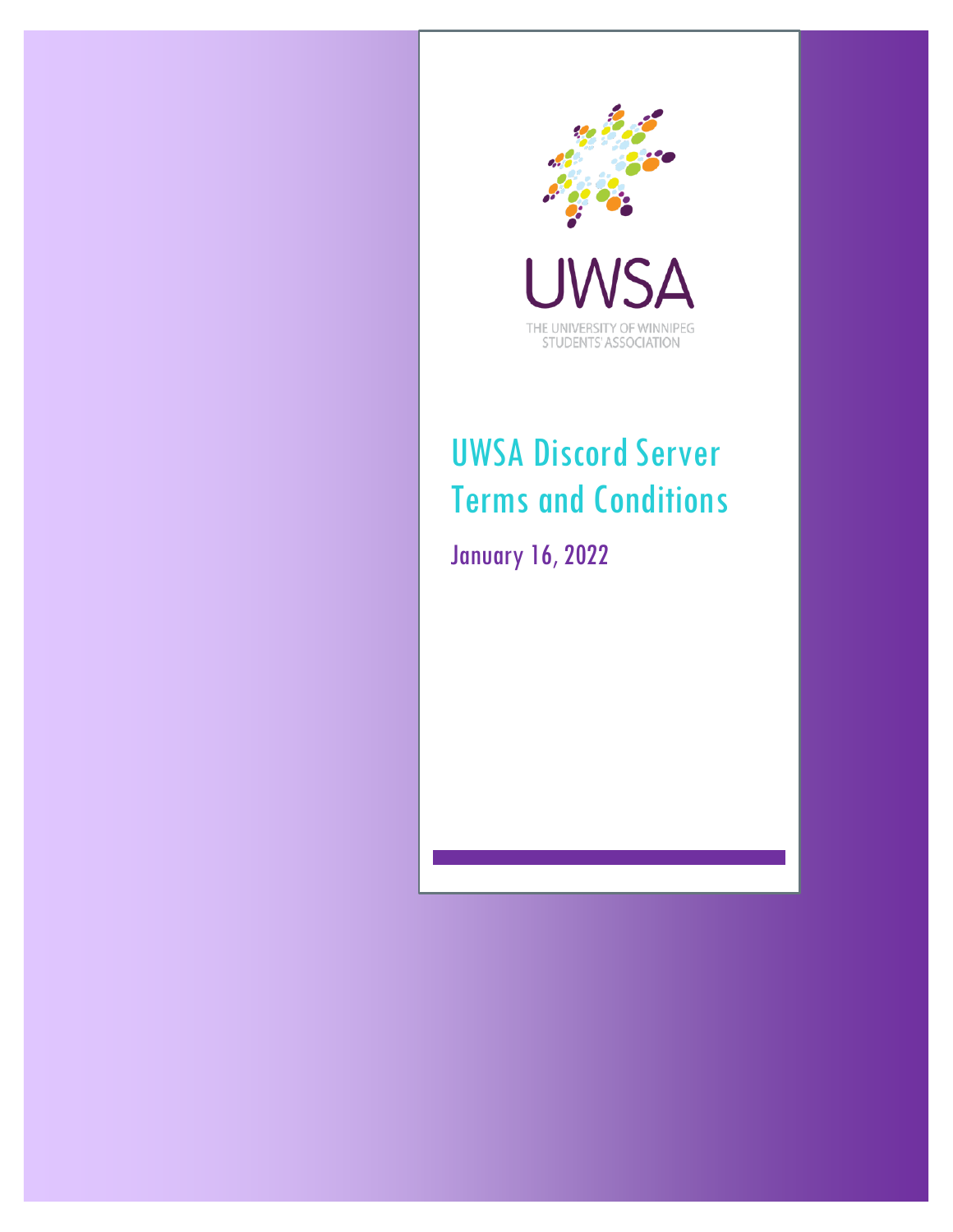

## **UWSA Discord Terms and Conditions**

This document states the Terms and Conditions ("**Terms**") which apply to your use of the University of Winnipeg Students Association ("**UWSA**") Discord Server (the "**Server**"). Please read these Terms carefully. By joining the Server, you have agreed to these Terms.

The Server is a space on Discord, made available through the Windows, macOS, Android, iOS, iPadOS, Linux Discord applications and web browsers. The UWSA has made this community a positive and safe space for University of Winnipeg students. To ensure that only University of Winnipeg students access the Server, we ask you not to share your link to Server with anybody.

By using the Server you agree to comply with the Positive Space Policy and Privacy Policy and any other applicable University of Winnipeg Policies (the "**Policies**"). The UWSA is committed to protecting personal information provided in the course of the services it provides and the operation of the organization, including with respect to your use of the Server. How we deal with your private information is governed by our Privacy Policy.

You also agree to comply with Discord's Community Guidelines, Terms of Service, and Privacy Policy.

#### **THIS IS A LEGAL AGREEMENT. IT IS IMPORTANT THAT YOU READ THESE TERMS CAREFULLY. IF YOU DO NOT AGREE WITH ANY OF THESE TERMS, YOU MUST DISCONTINUE YOUR USE OF THE SERVER.**

By using the Server, you may experience or be directed to content that originates from neither the UWSA nor Discord ("**Third Parties**"). Third Parties may have their own, possibly different, terms or policies. We encourage you to read any applicable terms or policies. Because UWSA has no control over Third Parties, you acknowledge that the UWSA shall not be responsible or liable, directly or indirectly, for any damage or loss caused or alleged to be caused by or in connection with use of or reliance on any such content, advice, advertising, products, or other materials available on or through any such Third Party.

Please note that your use of the Server constitutes your agreement to follow and be bound by these Terms. If you do not agree to these Terms, please do not use the Server. UWSA may revise the Terms at any time, at its sole discretion, by posting an amended set of Terms on the UWSA's Policies page, the Server, our Survey Monkey sign-up form or by otherwise making the amended Terms available to you. Any changes that UWSA makes to these Terms will be effective immediately upon posting.

**Permitted and Prohibited Uses.** As a condition of your use of the Server, you warrant to UWSA that you will not use the Server for any purpose that is unlawful or prohibited by these terms, conditions, or notices. You may not use the Server in any manner that could damage, disable, overburden, or impair the Server or interfere with any other party's use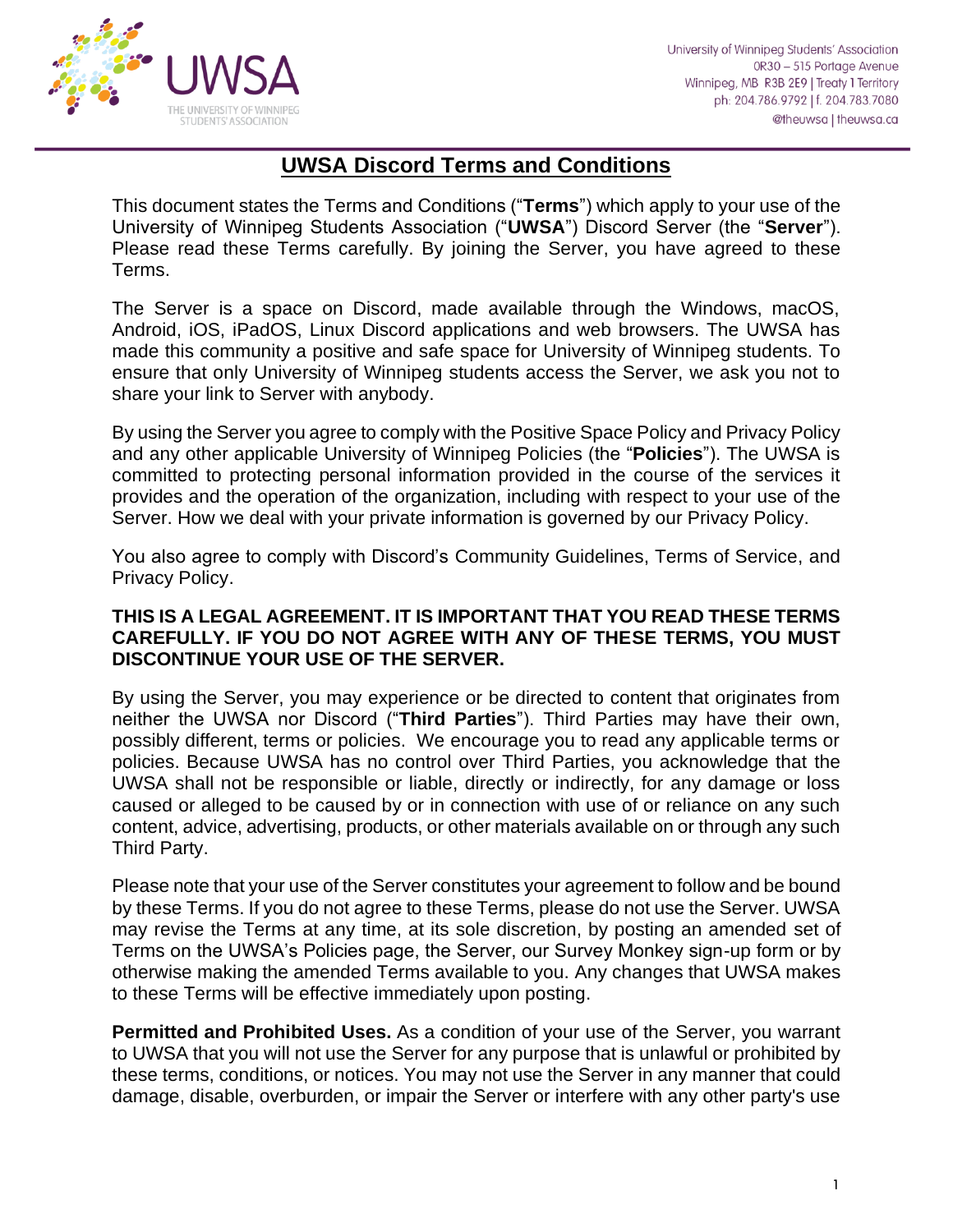

University of Winnipeg Students' Association 0R30 - 515 Portage Avenue Winnipeg, MB R3B 2E9 | Treaty 1 Territory ph: 204.786.9792 | f. 204.783.7080 @theuwsa | theuwsa.ca

and enjoyment of the Server. You may not obtain or attempt to obtain any materials or information through any means not intentionally made available or provided for through the Server. Furthermore you agree not to use the Server to: (1) upload, post, email, or otherwise transmit any material that is derogatory, defamatory, obscene, pornographic, offensive or generally considered "not safe for work", such as slurs, epithets, or anything that might reasonably be construed as harassment or disparagement based on race, color, national origin, sex, sexual orientation, gender identity, age, disability, religious or political beliefs, other statutorily protected status; (2) impersonate any person or entity, including, but not limited to, anyone affiliated with UWSA, or falsely state or otherwise misrepresent your affiliation with a person or entity; (3) add your own headers, forge headers, or otherwise manipulate identifiers in order to disguise the origin of any content transmitted through the Server; (4) "stalk" or otherwise harass another; (5) upload, post, email, or otherwise transmit any content that you do not have a right to transmit under any law or under contractual or fiduciary relationships (such as inside information, proprietary and confidential information learned or disclosed as part of employment relationships or under nondisclosure terms); (6) use any information received through the Server to attempt to identify other students or to contact other students; (7) upload, post, email or otherwise transmit any content that infringes any patent, trademark, trade secret, copyright, or other proprietary rights of UWSA or any other party; (8) harm minors in any way; (9) advertise or offer to sell or buy any goods for any business purpose, unless UWSA specifically allows such messages; (10) upload, post, email, or otherwise transmit any unsolicited or unauthorized advertising, promotional materials, "junk mail", "spam", "chain letters", "pyramid schemes", or any other form of solicitation, including, spamming channels and other users (for example, repeatedly sending the same photo in a short span of time); (11) upload, post, email, or otherwise transmit any material that contains software viruses or any other computer code, files, or programs designed to interrupt, destroy, or limit the functionality of any computer software or hardware or telecommunications equipment; (12) use manual or automated software, devices, scripts robots, other means or processes to access, "scrape," "crawl" or "spider" the Server, unless explicitly permitted by UWSA; (13) attempt to or actually override any security component of the Server or UWSA's network; (14) interfere with or disrupt the Server or networks connected to the Server, or disobey any requirements, procedures, policies, or regulations of networks connected to the Server; (15) violate these Terms, any code of conduct or other guidelines which may be applicable for any particular area of the Server have been communicated to you by anyone affiliated with UWSA; or (16) intentionally or unintentionally violate any applicable law, or any regulations having the force of law.

You acknowledge and agree that you are solely responsible for (and that UWSA has no responsibility to you or to any third party for) any breach of your obligations under the Terms and for the consequences (including any loss or damage which UWSA may suffer) of any such breach. In case of breach UWSA has the right to refuse any and all current or future use of the Server (or any portion thereof) including, without limitation, banning you from the Server, and you will defend and indemnify UWSA and its affiliates against any liability, costs, or damages arising out of the breach of the representation.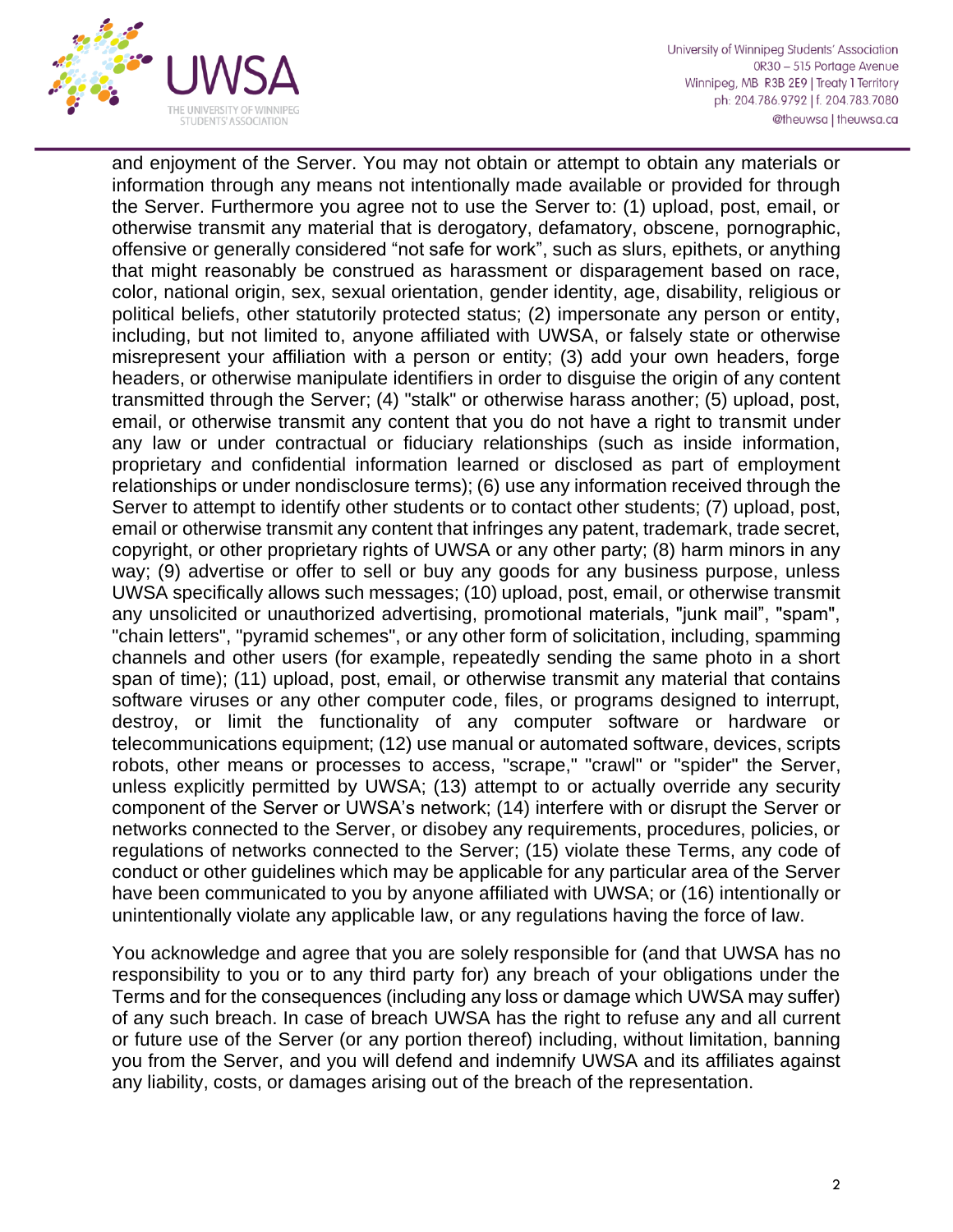

If you violate these Terms and/or UWSA has a reasonable ground to suspect that you have violated these Terms, UWSA has the right to and refuse any and all current or future use of the Server (or any portion thereof) including, banning you from the Server. **All concerns brought to the UWSA will be taken seriously**. We will contact you by private message if we have concerns regarding your conduct.

UWSA's basic principle is that you be **respectful and kind**. UWSA requires that members of the Server be respectful and considerate to all other members. People of all genders, abilities, ages, cultures and sexualities should feel welcome to participate. Therefore, any form of discrimination is not acceptable. Physical or verbal behaviour that is demeaning, aggressive, or hostile will not be tolerated by the Server's administrators and moderators.

UWSA encourages you to use your discretion with your words and be mindful of using triggering language. Although controversial and sensitive topics, such as gender, sexuality, politics, race, etc., are permissible, we ask that you use discretion with your words and refrain from using language that could be deemed triggering or upsetting to others. Please remember that the members of the Server come from all areas of life and have different lived experiences. If you are unsure as to whether something is permissible, please contact the UWSA at: communications@theuwsa.ca

**Termination.** UWSA may at any time, terminate its legal agreement with you (and in conjunction therewith, your password and account(s)) if: (1) you have breached any provision of the Terms (or have acted in manner which shows that you do not intend to, or are unable to comply with, the provisions of the Terms); (2) UWSA is required to do so by law (for example, where the use of the Server by you is, or becomes, unlawful); or (3) the provision of the Server to you by UWSA is, in UWSA's opinion, no longer viable for any reason whatsoever in UWSA's sole discretion. Finally, UWSA may, in its sole discretion, restrict access to the Server for any reason.

### **User Representations and Covenants.** By accessing and using the Server:

You acknowledge that UWSA takes no responsibility for any information that you produce or share in connection with the use of its Server.

You acknowledge that you are solely responsible for all activity that occurs in association with your use of the Server and that UWSA is not responsible for any breach of your obligations under this Terms and the consequences of any such breach.

**Administration and Moderation.** The UWSA Communications Team will be the Server administrators. The UWSA Board of Directors and Executives will be appointed moderators for the Server. The administrators and moderators of the Server will try to regularly review the Server to ensure compliance with these Terms but will be unable to monitor all content at all times and can offer no assurances as to what your experience with the Server will be like. You acknowledge and agree that UWSA is not responsible for any content that you experience or are subjected to as a result of your use of the Server. You acknowledge and agree that you may experience content that is in violation of these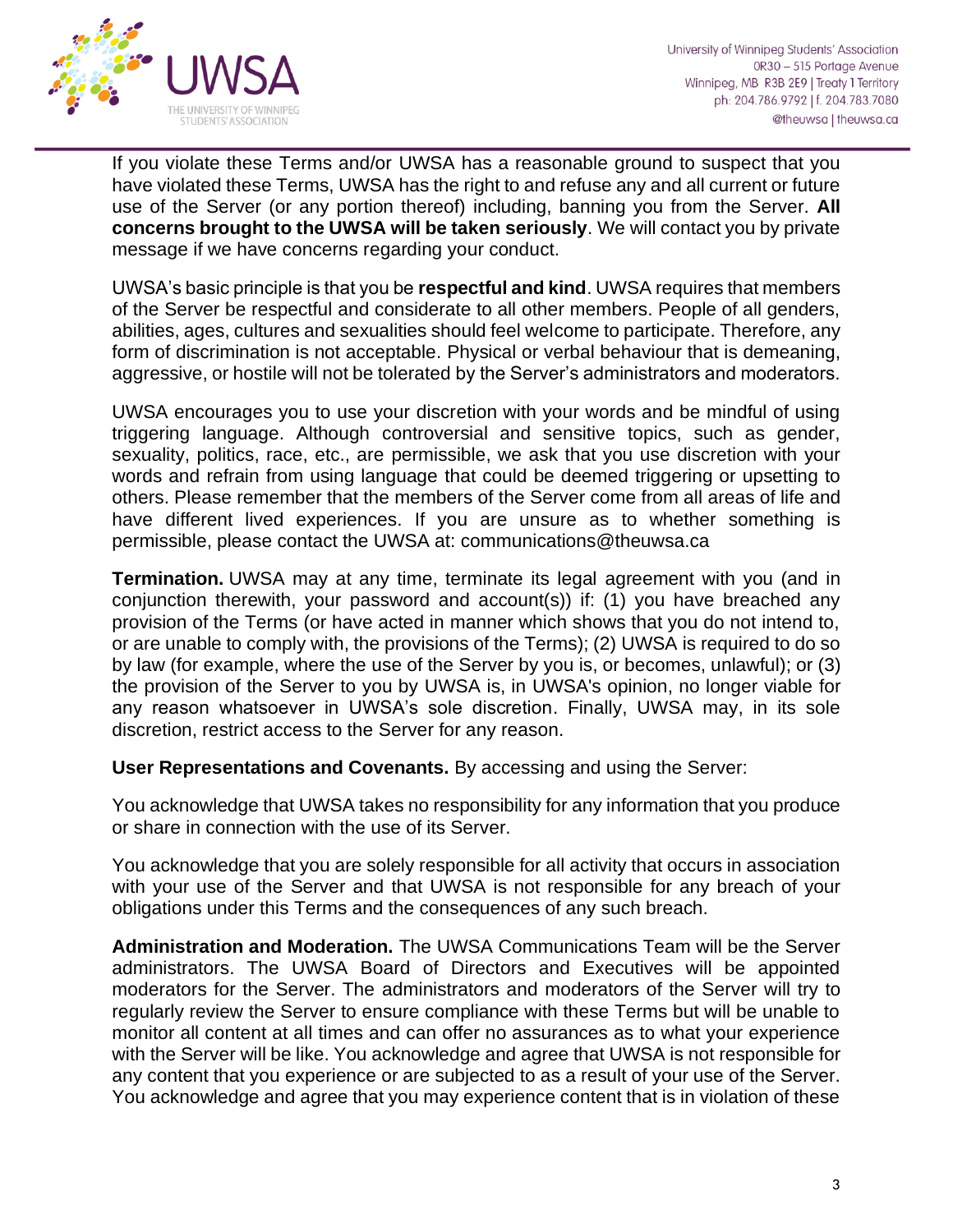

Terms. If you do experience any content that is in violation of these Terms, please contact us at:

#### **communications@theuwsa.ca**

Or fill out a form with Discord directly at Discord's submit a request page.

**DISCLAIMER.** TO THE EXTENT PERMITTED BY APPLICABLE LAW, YOU EXPRESSLY ACKNOWLEDGE AND AGREE THAT: (1) YOUR USE OF THE SERVER IS AT YOUR SOLE RISK. THE SERVER IS PROVIDED ON AN "AS IS" AND "AS AVAILABLE" BASIS. EXCEPT AS STATED OTHERWISE HEREIN, UWSA EXPRESSLY DISCLAIMS ALL WARRANTIES OF ANY KIND. (2) UWSA MAKES NO WARRANTY THAT (a) THE SERVER WILL MEET YOUR REQUIREMENTS; (b) THE SERVER WILL BE UNINTERRUPTED, TIMELY, UNFAILINGLY SECURE, OR ERROR-FREE. (3) ANY MATERIAL DOWNLOADED OR OTHERWISE OBTAINED THROUGH THE USE OF THE SERVER IS DONE AT YOUR OWN DISCRETION AND RISK AND THAT YOU WILL BE SOLELY RESPONSIBLE FOR ANY DAMAGE TO YOUR COMPUTER SYSTEM OR LOSS OF DATA THAT RESULTS FROM THE DOWNLOAD OF ANY SUCH MATERIAL. (4) NO ADVICE OR INFORMATION, WHETHER ORAL OR WRITTEN, OBTAINED BY YOU FROM UWSA OR THROUGH OR FROM THE SERVER SHALL CREATE ANY WARRANTY NOT EXPRESSLY STATED IN THE TERMS. (5) YOU SHOULD ALWAYS USE CAUTION WHEN GIVING OUT ANY PERSONALLY IDENTIFYING INFORMATION ABOUT YOURSELF OR THOSE FOR WHOM YOU HAVE LEGAL AUTHORITY. UWSA DOES NOT CONTROL OR ENDORSE ANY ACTIONS RESULTING FROM YOUR PARTICIPATION IN THE SERVER AND, THEREFORE, UWSA SPECIFICALLY DISCLAIMS ANY LIABILITY WITH REGARD TO ANY ACTIONS RESULTING FROM YOUR PARTICIPATION IN THE SERVER.

**LIMITATION OF LIABILITY**. WITHIN THE LIMITS ALLOWED BY APPLICABLE LAWS, YOU EXPRESSLY ACKNOWLEDGE AND AGREE THAT UWSA SHALL NOT BE LIABLE FOR ANY DIRECT, INDIRECT, INCIDENTAL, SPECIAL, CONSEQUENTIAL, OR EXEMPLARY DAMAGES, INCLUDING BUT NOT LIMITED TO, DAMAGES FOR LOSS OF PROFITS, GOODWILL, USE, DATA OR OTHER INTANGIBLE LOSSES (EVEN IF UWSA HAS BEEN ADVISED OF THE POSSIBILITY OF SUCH DAMAGES), RESULTING FROM: (a) THE USE OR THE INABILITY TO USE THE SERVER; (b) ANY ACTION YOU TAKE BASED ON THE INFORMATION YOU RECEIVE IN THROUGH OR FROM THE SERVER; (c) UNAUTHORIZED ACCESS TO, USE OF, ALTERATION OF OR DESTRUCTION OF YOUR TRANSMISSIONS OR DATA; OR (d) STATEMENTS OR CONDUCT OF ANY THIRD PARTY ON THE SERVER.

IN ANY EVENT, THE TOTAL LIABILITY OF UWSA, ITS DIRECTORS, OFFICERS, EMPLOYEES, AGENTS AND ADVISORS, TO YOU ARISING OUT OF ANY THEORY OF LIABILITY WHATSOEVER (INCLUDING NEGLIGENCE) SHALL BE THE TOTAL AMOUNTS PAID TO UWSA BY YOU.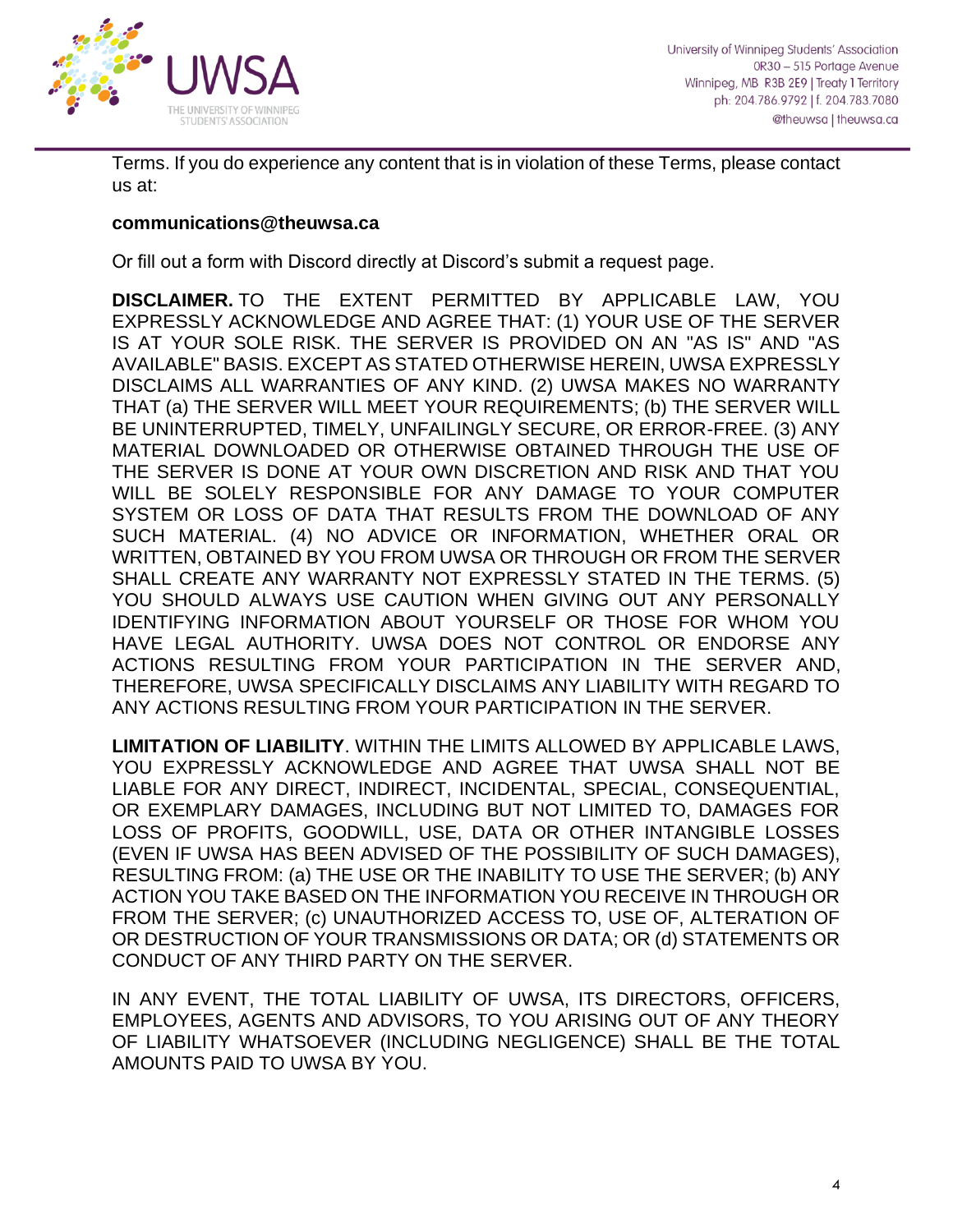

**Release.** The Server is only for informational purposes. In the event that you have a dispute arising from the use of the Server, you release UWSA, its affiliates and Third Parties (and their respective officers, directors, agents, investors, subsidiaries, and employees) from any and all claims, demands, or damages (actual or consequential) of every kind and nature, known and unknown, suspected and unsuspected, disclosed and undisclosed, arising out of or in any way connected with such disputes.

**Indemnification.** You agree to indemnify, defend, and hold harmless UWSA, its officers, directors, employees, agents, affiliates, licensors, Third Parties, and suppliers from and against all losses, expenses, damages and costs, including reasonable legal fees, resulting from (a) any violation of these Terms, (b) any allegation that any information or material submitted by you to UWSA violates any intellectual property, proprietary, contract, or other right of any third party, or (c) any activity related to your account (including negligent or wrongful conduct) by you or any other person accessing the Server using your account.

**Linking.** You may be able to access links to websites and resources on the Internet through the Server. Because UWSA has no control over such sites and resources, you acknowledge and agree that UWSA is not responsible for the availability of such external sites or resources and does not endorse and is not responsible or liable for any content, advice, advertising, products, or other materials on or available from such sites or resources. You further acknowledge and agree that UWSA shall not be responsible or liable, directly or indirectly, for any damage or loss caused or alleged to be caused by or in connection with use of or reliance on any such content, advice, advertising, products, or other materials available on or through any such hyperlinked site or resource.

**Entire Terms.** This Terms as well as the Policies shall constitute the entire agreement of the parties in relation to the use of the Server, and these Terms supersedes any other agreement between the parties with respect to the Server.

**Severability.** If any term or condition of the Terms should be determined to be illegal, invalid or otherwise unenforceable, then to the extent such term or condition is illegal, invalid or unenforceable, it shall be severed and deleted from the Terms and the remaining terms shall survive, remain in full force and effect and continue to be binding and enforceable.

**Amendments and Waivers.** No amendment or waiver of any provision of the Terms shall be binding on either party unless consented to in writing by such party. No waiver of any provision of the Terms shall constitute a waiver of any other provision, nor shall any waiver constitute a continuing waiver unless otherwise provided.

**Force Majeure.** UWSA shall not be liable for any breach of these Terms by it to the extent that such breach arises from any act of God, war, national emergency, act of terrorism, riot, civil commotion, fire, explosion, flood, storm, epidemic, power outage, fuel shortage or any other similar cause beyond the reasonable control of UWSA.